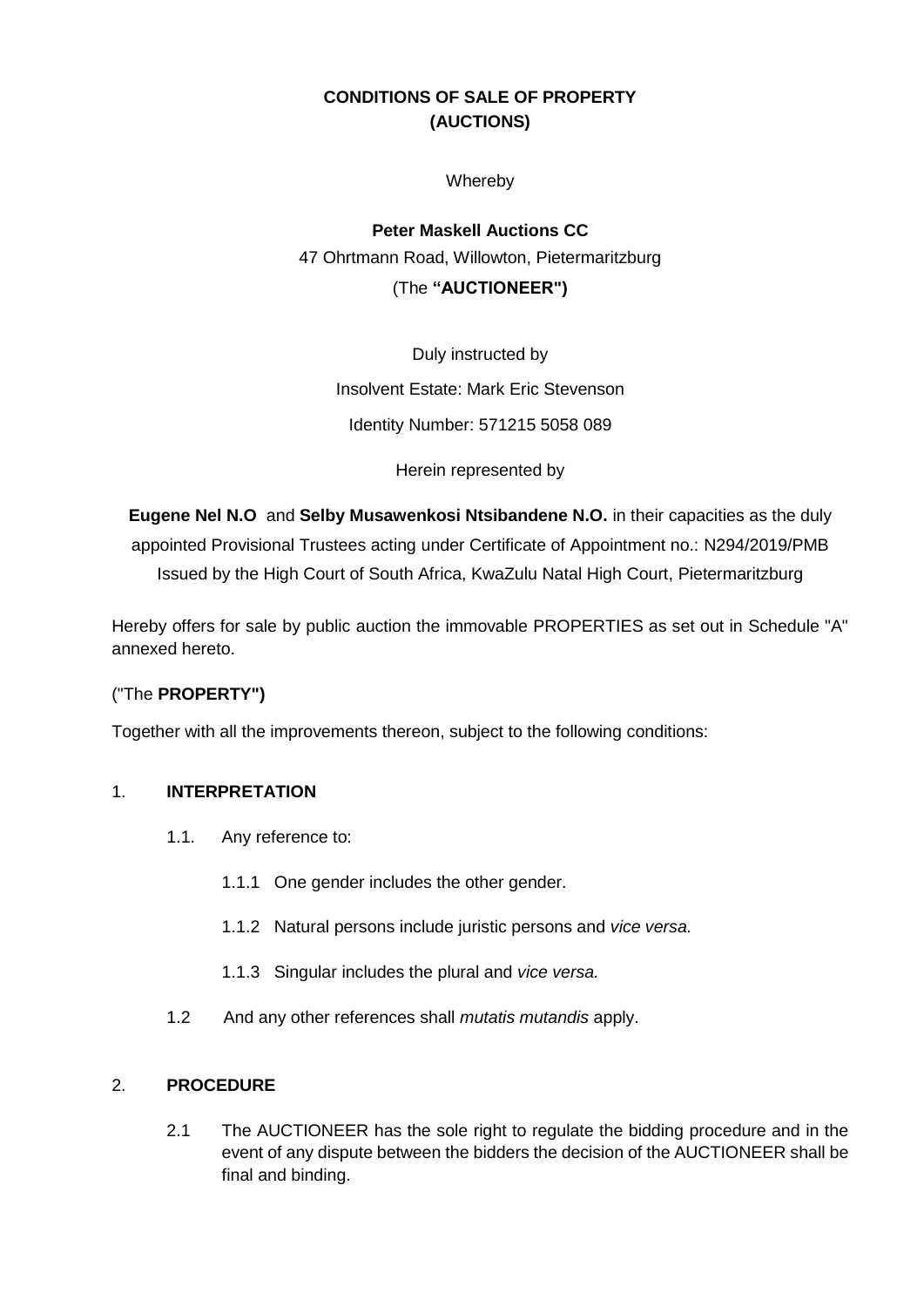- 2.2 Subject to the provisions of clause [3,](#page-1-0) the PROPERTY shall be sold to the highest bidder and every bid shall constitute an offer to purchase the property for the amount of the bid and no bid may be withdrawn prior to the expiry of the confirmation period during which the bid will be open for acceptance by the SELLER.
- 2.3 Should the AUCTIONEER commit any error he shall be entitled to correct such error.

## <span id="page-1-0"></span>3. **SIGNATURE, ACCEPTANCE AND CONFIRMATION**

- 3.1 These conditions shall be signed by the highest bidder (the PURCHASER) on request by the AUCTIONEER.
- 3.2 If this offer is concluded with more than one PURCHASER, the liability of such PURCHASERS shall be joint and several *in solidum.*
- <span id="page-1-2"></span>3.3 The PURCHASER'S offer shall be open for acceptance and confirmation by the SELLER for a period of 14 (fourteen) working days after the last date of the auction, ending 4 July 2022 at 12 noon, and may be accepted by the SELLER at any time prior to the expiry of the mentioned confirmation period ("DATE OF ACCEPTANCE"). Acceptance of the offer will be confirmed by the AUCTIONEER to the PURCHASER in writing.
- 3.4 The SELLER reserves the right to extend the confirmation period within reason after due notice has been given to the PURCHASER in writing on condition that it may not be extended for more than another 14 (fourteen) working days. Any longer extension must be agreed in writing between the parties.
- 3.5 The SELLER reserves the right to decline the PURCHASER'S offer. The SELLER shall have no obligation to accept the offer and shall not be obliged to furnish a reason for the rejecting of an offer. If the SELLER rejects the PURCHASER'S offer, the SELLER shall be entitled to accept any other offer that may be received in respect of the PROPERTY.

### 4. **PURCHASE PRICE**

The PURCHASE PRICE, exclusive of Value Added Tax (VAT) if applicable, will be payable by the PURCHASER as follows:

- 4.1 A cash deposit of 10% (ten *percentum)* of the PURCHASE PRICE to the AUCTIONEER immediately on the fall of the hammer, which the PURCHASER hereby authorizes the AUCTIONEER to pay over to the CONVEYANCER on date of confirmation or acceptance of this offer by the SELLER;
- <span id="page-1-1"></span>4.2 The balance of the purchase price shall be paid upon registration of transfer of the PROPERTY in the name of the PURCHASER, and pending registration of transfer, shall be secured by means of a suitable guarantee issued by a Financial Institution acceptable to the SELLER. The said guarantee shall be delivered to the appointed CONVEYANCER ("CONVEYANCER") within 30 (thirty) days from the DATE OF ACCEPTANCE, which guarantee shall be payable free of exchange.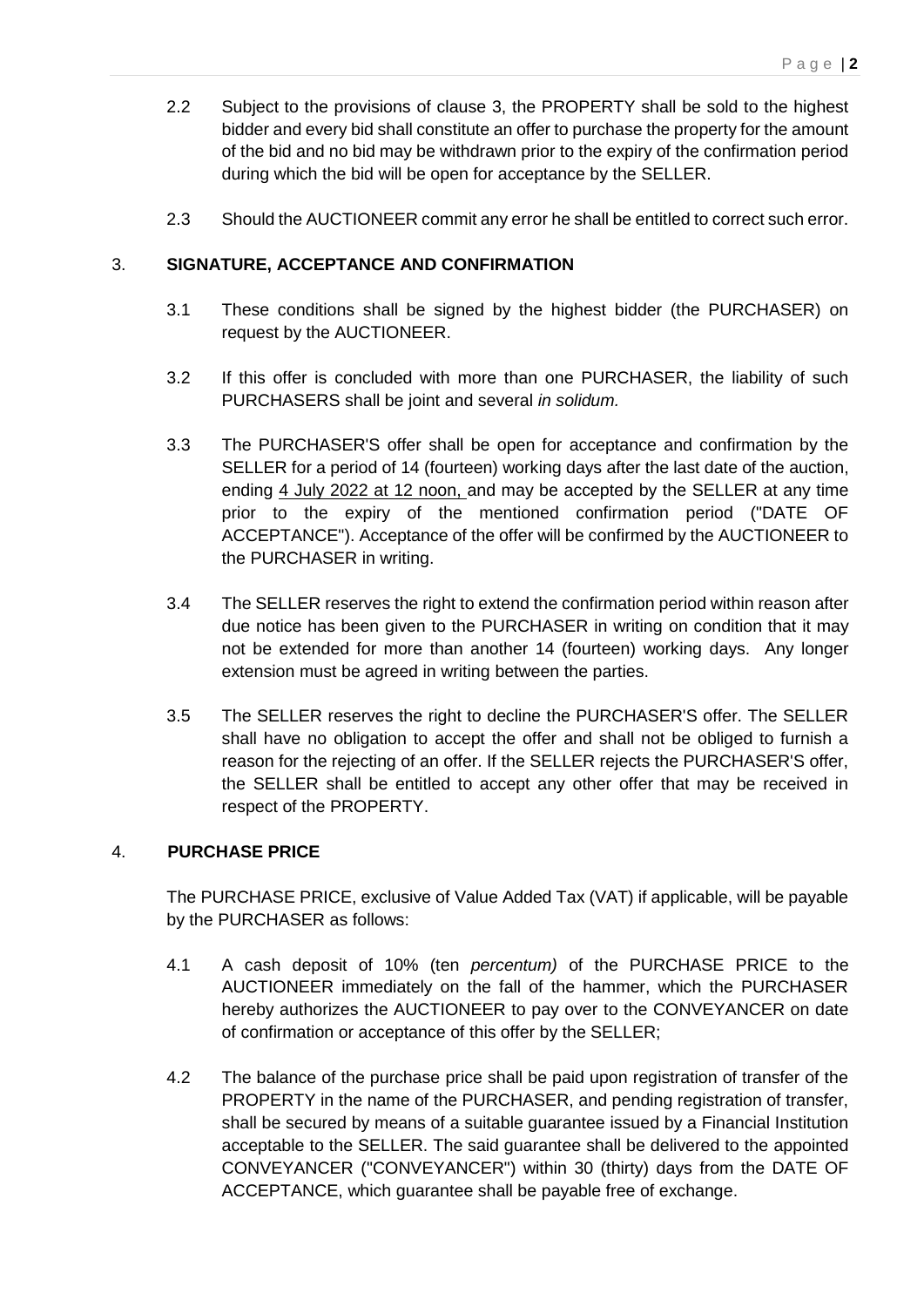- 4.3 The PURCHASER hereby instructs and authorizes the CONVEYANCER to invest, in terms of Section 86(4) of the Legal Practice Act 28 of 2014, any monies paid by him or on his behalf in terms of this Offer (Agreement), in an interest-bearing account for the PURCHASER'S benefit.
- 4.4 The PURCHASER acknowledges that he is aware that the CONVEYANCER will only be in a position to give effect to this mandate once he, the PURCHASER, has furnished the CONVEYANCER with documents, to be requested by the CONVEYANCER, in terms of the Financial Intelligence Centre Act, 2001.
- 4.5 In the alternative to clause [4.2](#page-1-1) above, the PURCHASER has the right to pay the full balance of the purchase price on the acceptance date to the CONVEYANCER. On payment of the full balance of the purchase price the interest provided for in clause [7](#page-3-0) shall fall away subject to the condition that the full purchase price shall be invested on behalf of the SELLER, in terms of Section 86(4) of the Legal Practice Act 28 of 2014, by the CONVEYANCER in an interest-bearing account for the SELLER'S benefit and the SELLER hereby instructs the CONVEYANCER accordingly.
- 4.6 The deposit shall be non-refundable, except in the instance where the sale is not accepted or confirmed by the SELLER in which event all monies paid by the PURCHASER to the SELLER in terms hereof shall be refunded to the PURCHASER.

## 5. **TRANSFER DUTY / VAT**

5.1. VAT or transfer duty, as applicable, shall be paid in addition to the purchase price.

### 6. **COSTS OF TRANSFER**

- 6.1 The PURCHASER shall be liable, in addition to the Purchase Price and VAT (if applicable), for all costs of registration of Transfer of the PROPERTY including but not limited to: (if applicable) transfer duty, revenue stamps, mortgage loan costs, attorneys' fees, deeds office registration fees, such proportion of the assessment rates levied by the Local Authority as may be due, or such proportion of charges and levies as may be due to a Home Owners Association or Body Corporate (all from DATE OF ACCEPTANCE of this offer until date of registration of Transfer), which amounts shall be paid immediately upon demand by the CONVEYANCER, to the CONVEYANCER, and the conveyancing shall only commence after such costs have been paid by the PURCHASER.
- 6.2 The PURCHASER shall furthermore, in addition to the PURCHASE PRICE, be responsible for the payment of Value Added Tax (VAT) should the SELLER be a registered VAT vendor, regardless of whether he was aware of this fact on date of signature hereof by himself. The PURCHASER shall make payment of the aforesaid VAT immediately upon demand by the CONVEYANCER, to the CONVEYANCER, and the conveyancing shall only commence after such costs have been paid by the PURCHASER.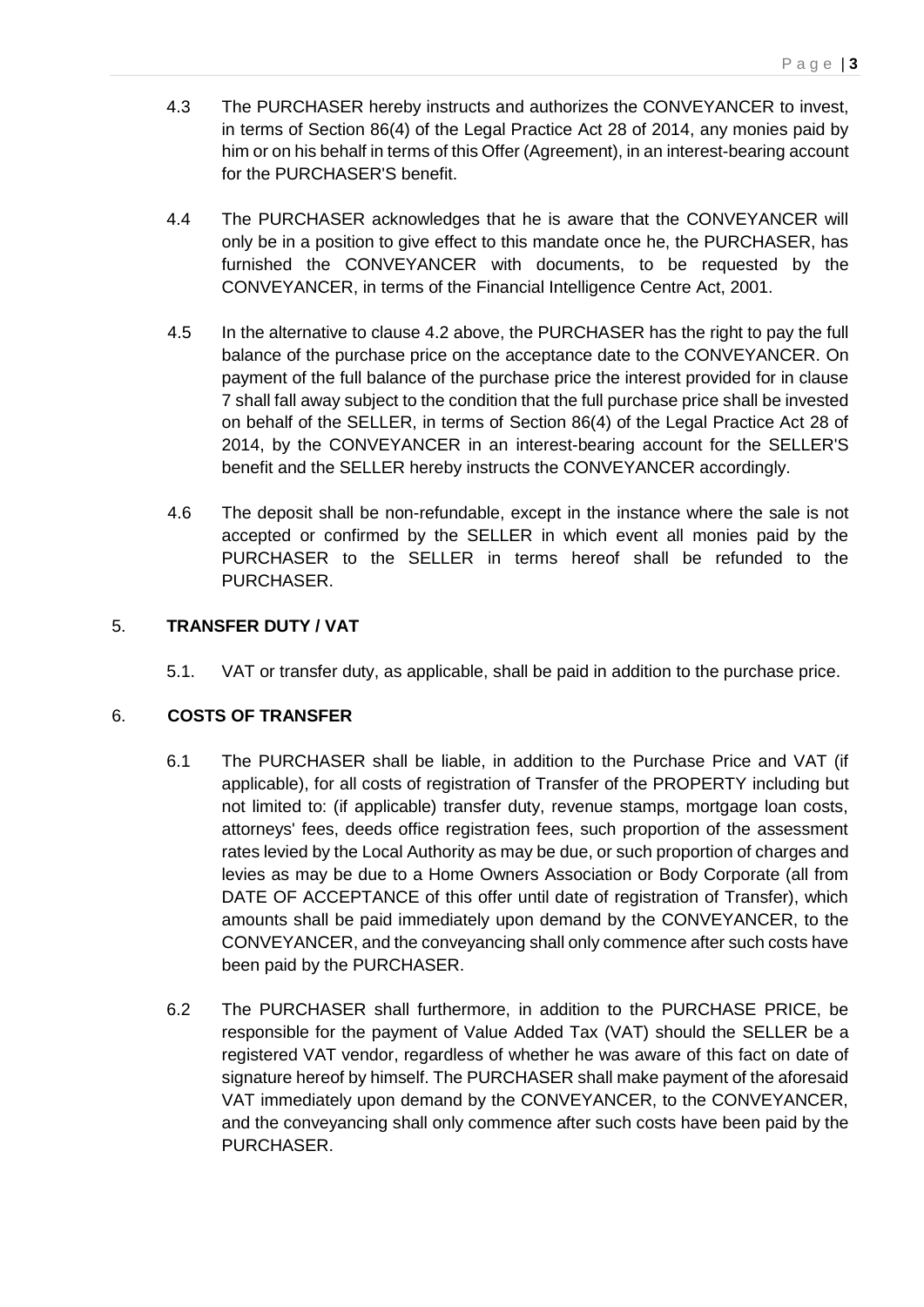## <span id="page-3-0"></span>7. **INTEREST**

The PURCHASER will pay interest on the balance of the purchase price from DATE OF OCCUPATION to date of registration of transfer calculated at 12% (twelve *percentum)* per annum, both days inclusive, unless otherwise agreed in writing. The interest will be payable monthly in advance before or on the first day of each and every month, the first payment to be made on the first day of the month following the DATE OF ACCEPTANCE. Payment of the interest will be effected to the CONVEYANCER.

## 8. **TRANSFER**

Transfer shall be effected by a Conveyancer appointed by the SELLER.

## 9. **POSSESSION**

- 9.1. Possession of the PROPERTY will be given to the PURCHASER and the PURCHASER shall be obliged to take possession thereof, on DATE OF REGISTRATION OF TRANSFER from which date the PURCHASER shall be liable for interest on the balance of the purchase price, all municipal rates, taxes, consumption charges, insurance premiums and/or fees and levies payable on the PROPERTY, and from which date the PROPERTY shall be the sole risk, profit or loss of the PURCHASER. Should the SELLER have made any payment of such a nature for a period after the date of possession, he shall be entitled to a refund thereof *pro rata* to the period of prepayment.
- 9.2. The PURCHASER shall not be entitled to make any alterations or additions to the PROPERTY before the date of registration of transfer. The PURCHASER shall be obliged, in the event of the cancellation or lapse of this agreement, to forthwith vacate the PROPERTY and restore it to the SELLER in the same condition as when the PURCHASER took possession. The PURCHASER will have no claims whatsoever against the SELLER arising out of any alterations or additions made to the PROPERTY by the PURCHASER and waive any retentions or liens of whatsoever nature in respect hereof.
- 9.3. The Purchaser acknowledges, in that event, that the property may be occupied by the registered owner/s or persons who claim occupation under the registered owner/s or by persons unknown to the Seller. The Seller does not warrant or represent to the Purchaser that on the date upon which the Purchaser is entitled to occupation that the Purchaser will secure vacant occupation of the property. The Seller shall not be responsible for the ejectment of the occupier of the property from the property or for any costs or damages suffered by the Purchaser as a consequence of being unable to secure occupation on the date otherwise contemplated in terms of this contract.
- 9.4. From date of acceptance until date of delivery of guarantees, the PURCHASER shall not be entitled to improve, change or materially effect any changes without the SELLER'S written consent.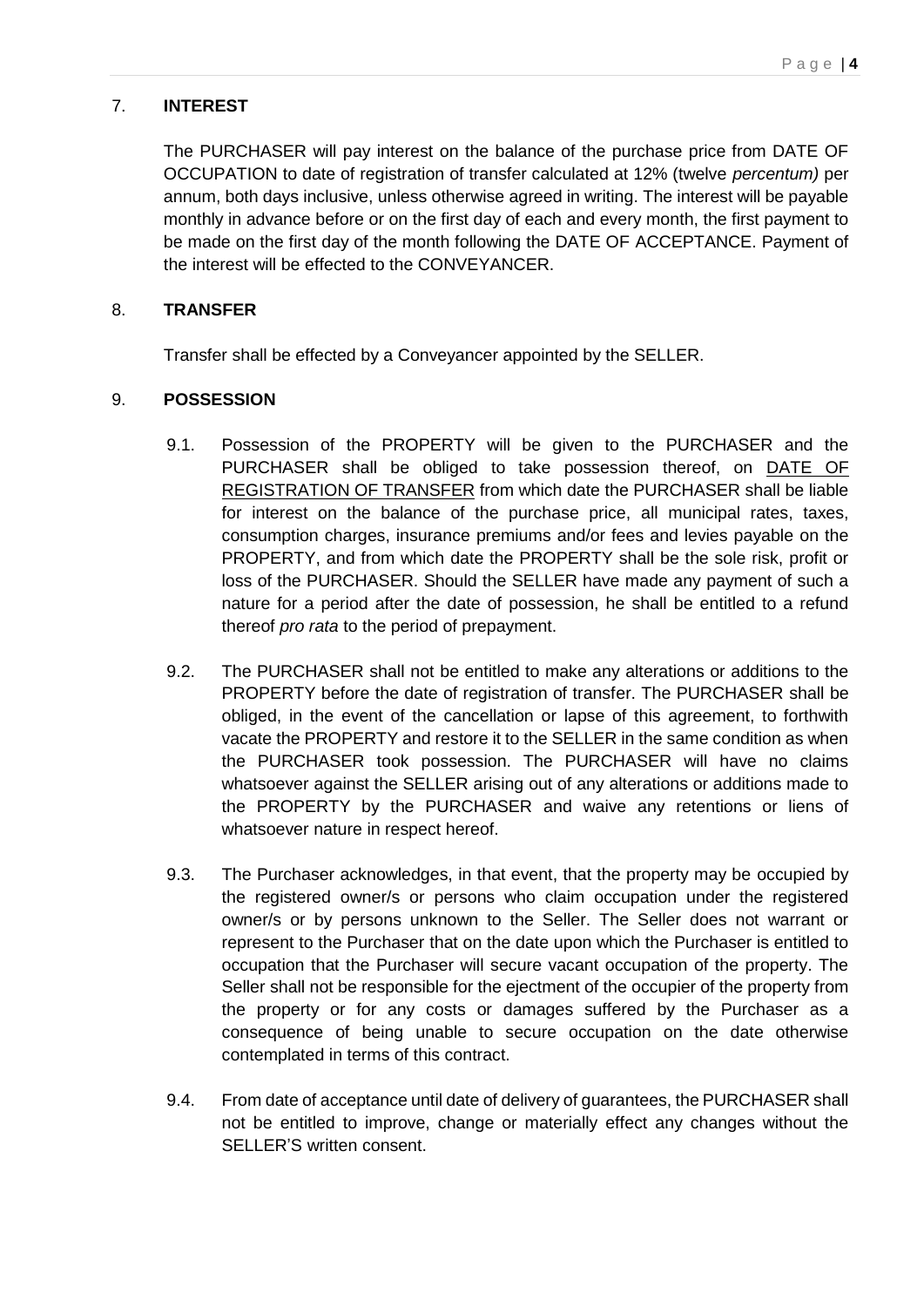#### 10. **VOETSTOOTS**

- 10.1. The PROPERTY is purchased and sold Voetstoots and the SELLER shall not be liable for any defects, patent, latent or otherwise in the PROPERTY nor for any damage occasioned to or suffered by the PURCHASER by reason of such defect. The PURCHASER admits having inspected the PROPERTY to his satisfaction and that no express or implied representations, guarantees or warranties of any nature were made or given by the SELLER or his AGENT or AUCTIONEER regarding the condition, quality or any other characteristics of the PROPERTY or any of the improvements thereon or accessories thereof.
- 10.2. The PROPERTY is sold as described in the existing title deed or deeds thereof and subject to all conditions and servitudes (if any) attaching thereto or mentioned or referred to in the said title deed(s) or prior deed(s). The SELLER shall not be liable for any deficiency in extent, which may be revealed on any re-survey, nor shall the SELLER benefit by any surplus in extent.
- 10.3. The SELLER shall not be required to indicate to the PURCHASER the position of the beacons or pegs upon the PROPERTY and/or boundaries thereon, nor shall the SELLER be liable for the costs of locating same.

#### 11. **NOMINEE**

The PURCHASER shall be entitled, by notice in writing to the SELLER, to nominate a nominee in his place as PURCHASER, upon the following terms and conditions:

- 11.1. the aforesaid notice shall be handed to the SELLER by no later than close of business on the DATE OF ACCEPTANCE;
- 11.2. the notice shall set out the name and address of the nominee so nominated as PURCHASER:
- 11.3. the notice shall be accompanied by the nominee's written acknowledgement:
	- 11.3.1. that it is fully aware of all the terms and conditions of this agreement as if fully set out in such written acknowledgement; and
	- 11.3.2. that it is bound by the provisions of this agreement as the PURCHASER;
- 11.4. Should the PURCHASER nominate a nominee in terms of this clause, then:
	- 11.4.1. all references to the PURCHASER in this agreement shall be deemed to be a reference to its nominee; and
	- 11.4.2. The PURCHASER by his signature hereto, hereby interposes and binds himself as surety and co-principal debtor *in solidum,* for and on behalf of all the obligations of the aforesaid nominee as PURCHASER, to and in favour of the SELLER, for all the PURCHASER'S obligations under this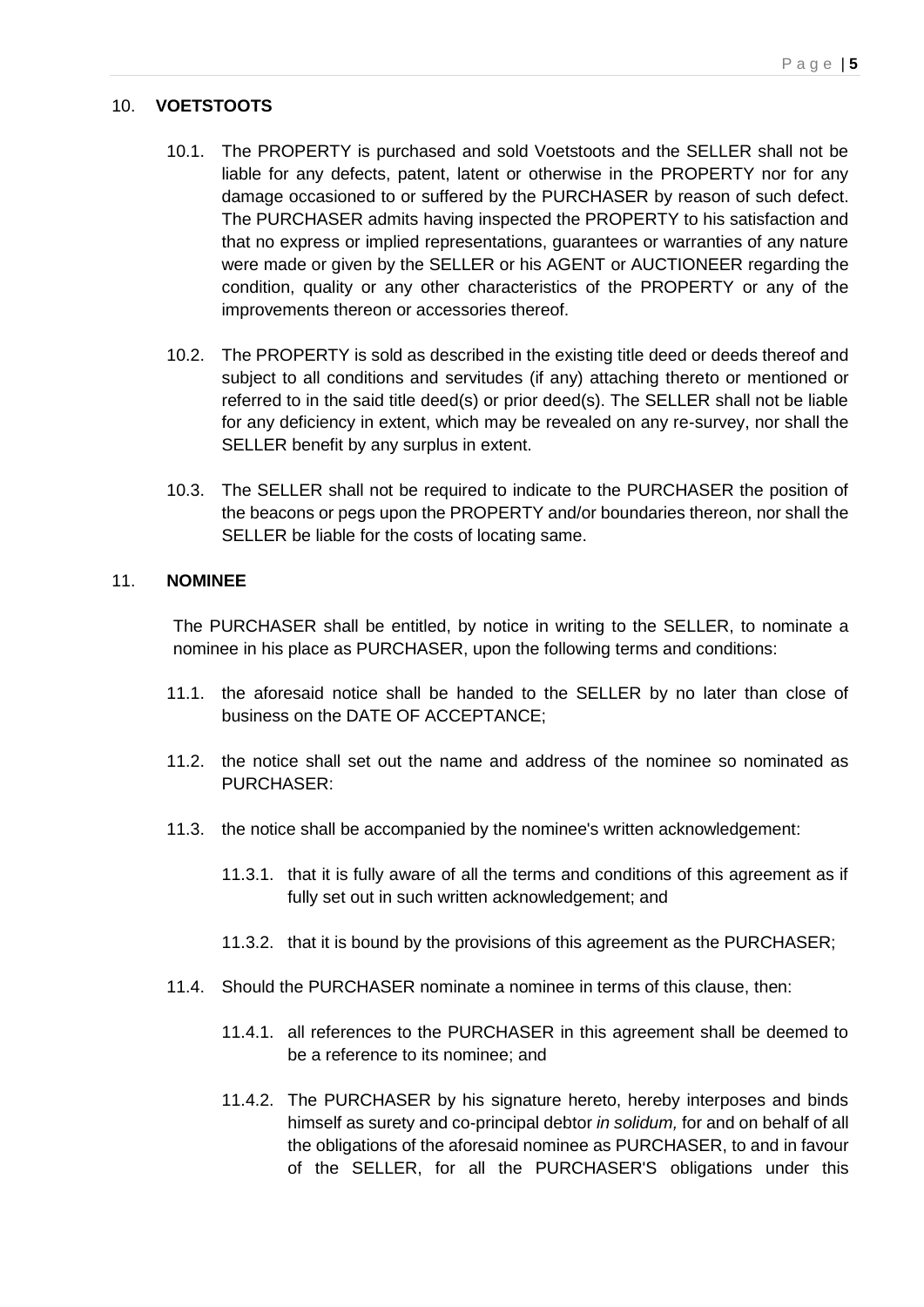agreement, including damages, and renounces the benefits of division and excussion.

#### 12. **DOMICILIUM**

- 12.1. The PURCHASER elects as his/her *domicilium citandi et executandi* for all purposes hereunder the address set out in "INFORMATION FOR CONVEYANCER AND ADMINISTRATION" attached hereto.
- 12.2. Any notice dispatched to the PURCHASER by prepaid registered post or facsimile to the party's said *domicilium citandi et executandi* shall be deemed to have been received by such a party 7 (SEVEN) days from date of dispatch thereof.

## 13. **PROHIBITION TO SELL OR CEDE**

The PURCHASER shall not, prior to the date of registration of the transfer, be entitled to sell the PROPERTY or to cede, assign or make over his rights in terms hereof, or to give notice of cancellation of an existing lease, without the prior written consent of the SELLER.

### 14. **JURISDICTION**

- 14.1. For the purpose of resolving any dispute which may exist or occur between the parties hereto, the parties consent to the jurisdiction of the Magistrate's Court or any other court with jurisdiction or a court otherwise competent with jurisdiction over the person of the parties in that each of them resides, carries on business, or is employed within its area of jurisdiction, notwithstanding that such proceedings are otherwise beyond its jurisdiction. This clause shall be deemed to constitute the required written consent conferring jurisdiction upon the said court pursuant to Section 45 of the Magistrates' Court Act 32 of 1944 or any amendment thereof provided that the SELLER shall have the right at his sole option and discretion to institute proceedings in any other competent court in respect of any claim which, but for the foregoing, would exceed the jurisdiction of the Magistrate's Court.
- 14.2. In the event of the SELLER instructing its Attorneys to institute any proceedings against the PURCHASER for payment of the purchase price, interest and other monies due by the PURCHASER hereunder or for the performance by the PURCHASER of any of the terms and conditions herein, then the PURCHASER agrees that he shall be liable for and shall pay any such legal costs on the scale as between the Attorney and Own Client.

## 15. **BREACH**

In the event of the PURCHASER being in breach of any of the terms or conditions contained herein, and remain in default for 7 (seven) days after dispatch of a written notice by registered post or by facsimile requiring him to remedy such breach, the SELLER shall be entitled to, and without prejudice to any other rights available at law:

15.1. claim immediate payment of any amount due by the PURCHASER; and/or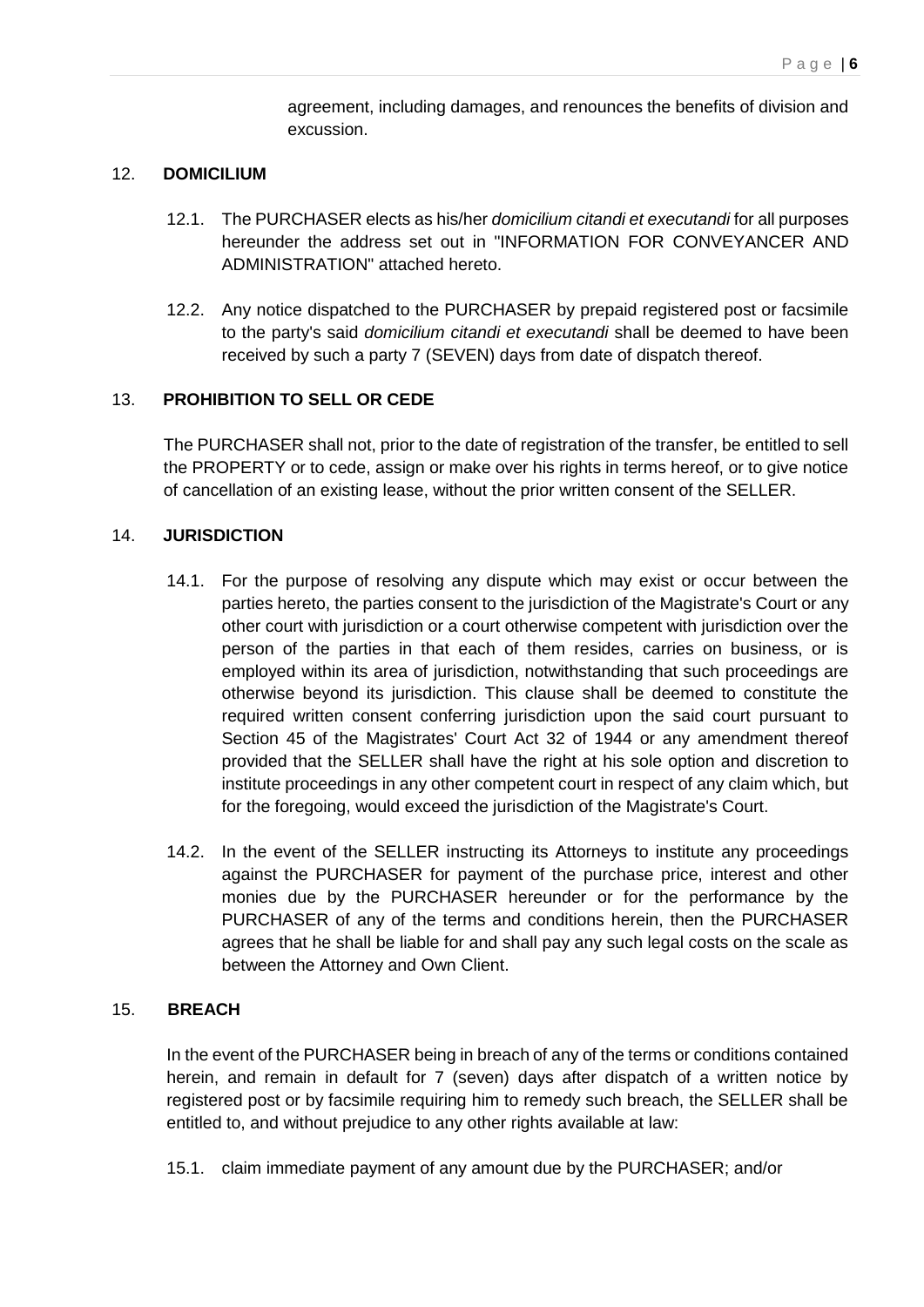- 15.2. declare the full balance of the purchase price and interest payable forthwith and claim recovery thereof; and/or
- 15.3. cancel the agreement without any further notice, and retain all amounts paid by the PURCHASER as "Rouwkoop" and the PURCHASER hereby authorizes any third party holding such monies to pay the same to the SELLER and to the AUCTIONEER, as applicable, and/or
- 15.4. terminate this agreement and claim damages from the PURCHASER, which damages shall include, but not be limited to, the costs and expenses of advertising and selling the PROPERTY to a third party.

### 16. **AUCTIONEER'S COMMISSION**

- 16.1. Commission calculated at 10% (ten *percentum)* (plus VAT) of the gross purchase price of the property (excluding VAT), will be due and payable by the SELLER to the AUCTIONEER on confirmation of the sale. The commission agreement constitutes a separate enforceable agreement between the AUCTIONEER and the SELLER with no recourse against the PURCHASER.
- <span id="page-6-0"></span>16.2. In the event that the Purchaser was introduced to the Immovable Property by any party whatsoever claiming commission on the transaction, such commission shall be the sole responsibility of the Purchaser who hereby indemnifies the Seller against any claim whatsoever by any third party relating to commission on the sale of the Immovable Property.
- 16.3. The Sellers hereby exclude the Auctioneers from the contents in clause [16.2,](#page-6-0) as a separate agreement has been entered into between the Liquidators and the Auctioneers.
- 16.4. The Auctioneer's costs and commission may be deducted by the Auctioneer on acceptance of offer from the deposit made in terms of 4.1 hereof.
- 16.5. The agent holds a Fidelity Fund Certificate valid until 31 December 2022, certificate no. 2022111443

### 17. **VARIATION**

This agreement constitutes the whole and only agreement between the SELLER and the PURCHASER and no alteration or variation of this agreement shall be of any force or effect unless reduced to writing and signed by the parties hereto or their duly authorized agents.

Any representations, warranties or undertakings made or given by the SELLER or its agents other than those contained herein shall be of no force or effect whatsoever.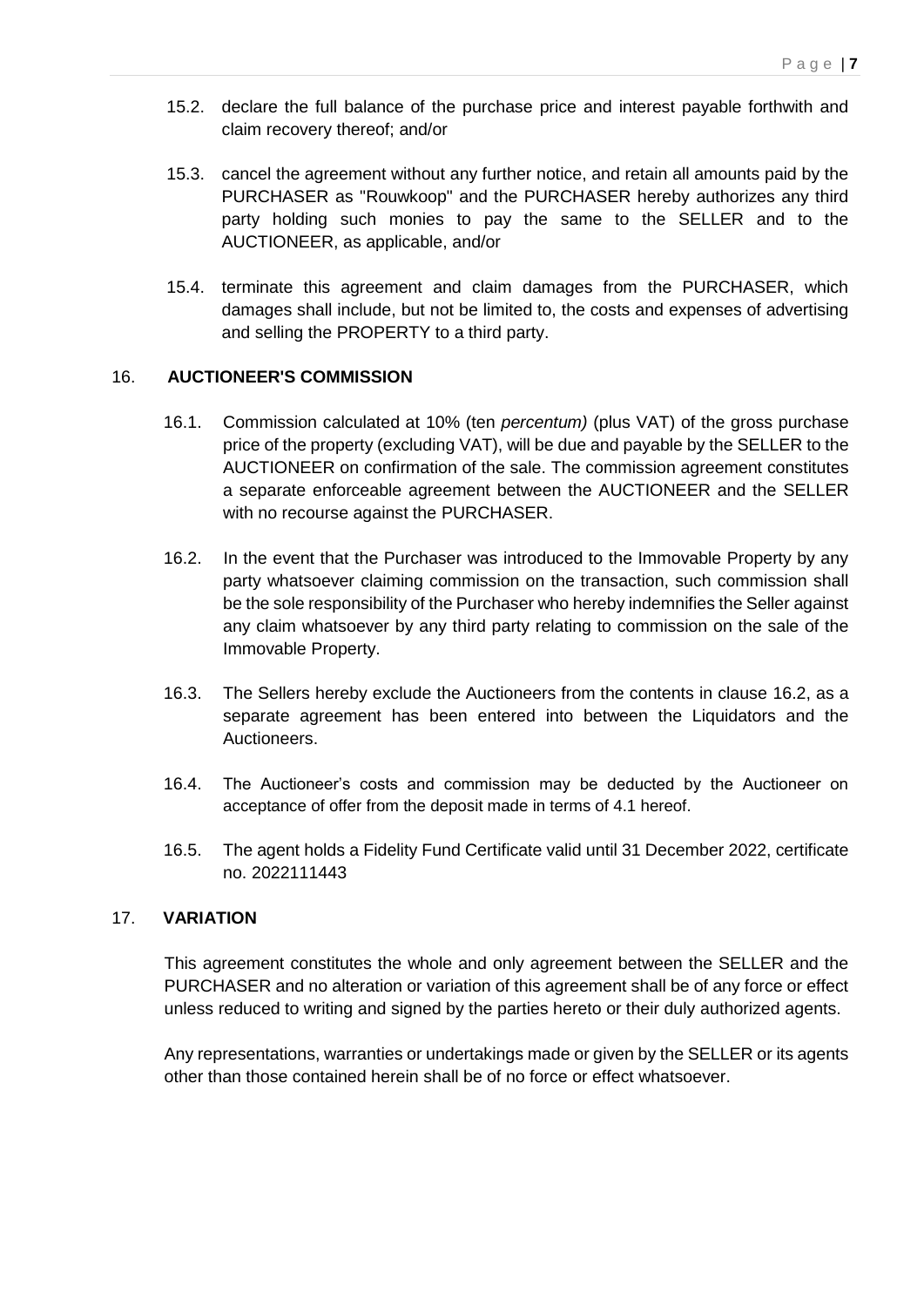## 18. **PERSONAL SURETYSHIP JOINT AND SEVERAL LIABILITIES ON BEHALF OF PURCHASE**

The representative of the PURCHASER, by his signature hereto, hereby interposes and binds himself in favour of the SELLER, jointly and severally as surety for and co-principal debtor *in solidum* with the PURCHASER for the due and timeous performance by it of all its obligations as PURCHASER in terms of this Agreement and hereby renounces the benefits and excussion of and division.

If this Agreement is concluded with more than one PURCHASER, the liability of such PURCHASER to the SELLER shall be joint and several *in solidum.*

### 19. **MARITAL STATUS OF PURCHASER**

The PURCHASER warrants that his marital status is as set forth in the "INFORMATION FOR CONVEYANCER AND ADMINISTRATION" annexed hereto and, further that the information contained in such schedule is true and correct in each and every respect.

#### 20. **WAIVER**

Notwithstanding any express or implied provisions of this Offer to the contrary, any latitude or extension of time which may be allowed by the SELLER in respect of any matter or thing that the PURCHASER is bound to perform or observe in terms hereof, shall not under any circumstances be deemed to be a waiver of the SELLER'S rights at any time, and without notice, to require strict and punctual compliance with each and every provision or term hereof.

### 21. **FIRST RIGHT OF REFUSAL**

- 21.1. If the SELLER does not accept the PURCHASER'S offer during the CONFIRMATION PERIOD because it has received a higher offer from a third party, the PURCHASER shall be entitled to increase the PURCHASER'S offer during the CONFIRMATION PERIOD in order to match the third party's offer, on condition that the PURCHASER shall be approached only once with any higher offer.
- 21.2. Any further offers being made prior to confirmation of the sale agreement shall be made within 7 (seven) working days after the last date of the auction and will be subject to these terms and conditions. The submissions of further offers will close 7 (seven) days after date of the auction on 13 July 2022 at 12 noon and no further offers may be considered by the SELLER or the AUCTIONEER.
- 21.3. Any such offers of which the purchase price has been confirmed by the SELLER as acceptable for confirmation purposes, shall be submitted to the highest auction bidder, who will have the first right of refusal to equal and match the offer within 24 (twenty-four) hours after submission thereof and to be accepted in writing by the successful bidder and PURCHASER at the auction, in which event the sale shall immediately become final.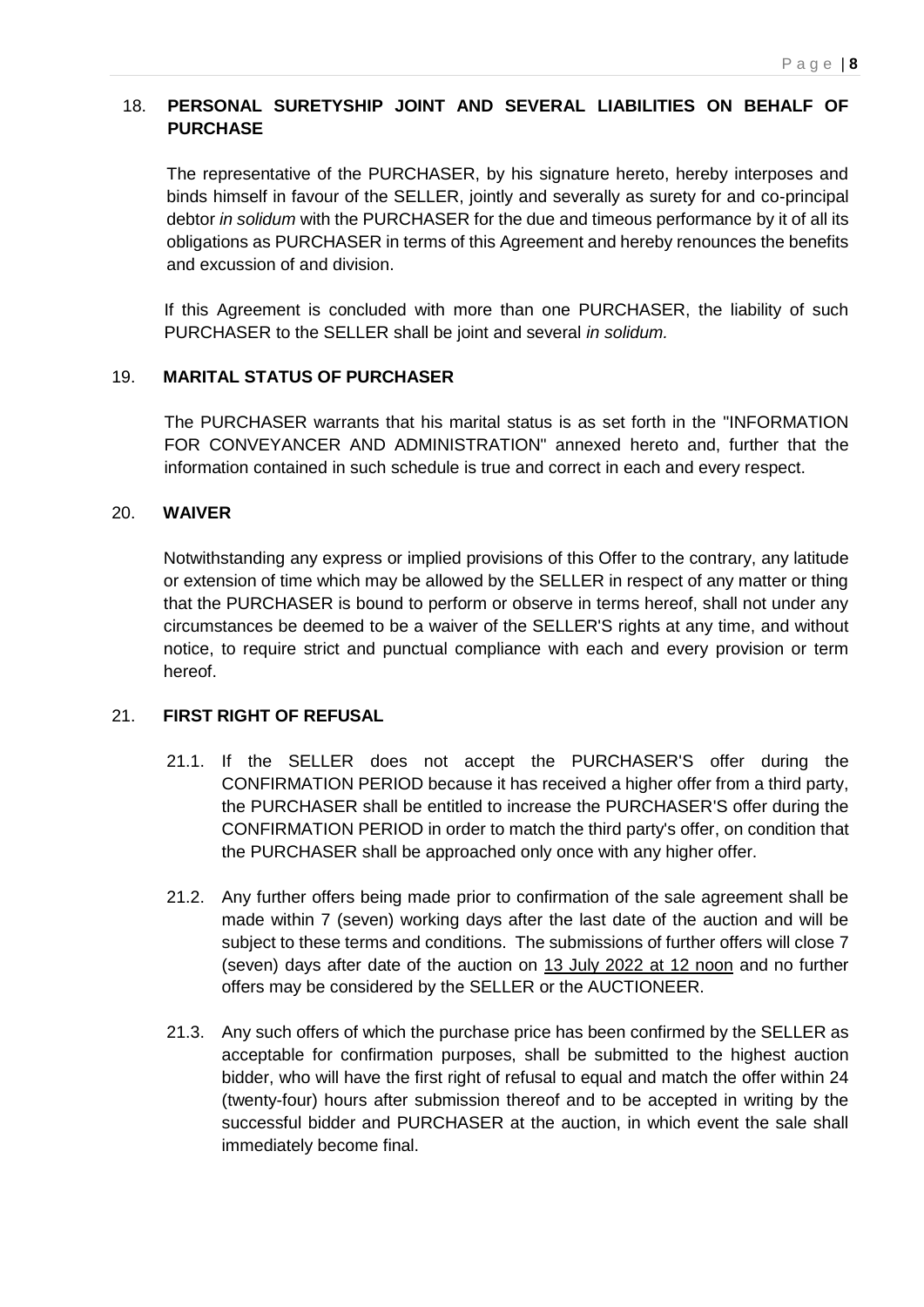21.4. The above additional offers are subject thereto that an improved offer can only be submitted to the successful PURCHASER at the auction for only one event. Once such an improved offer has been submitted to the successful bidder at the auction for consideration, it shall be deemed that the offers have closed and that no further offers may be considered whatsoever.

## 22. **ESKOM POWER (IF APPLICABLE)**

- 23.1 The Seller undertakes to obtain final Eskom electricity readings and make payment of all outstanding electricity due to Eskom as of date of transfer of the relevant property. The Purchaser shall be entitled to transfer the electricity account to the Purchaser's benefit only after transfer of the property has been registered in the Deeds Office in the name of the Purchaser;
- 23.2 Unless specifically guaranteed separately in this sale agreement, the Seller does not warrant the supply of electricity by Eskom and/or the registration of any water rights in respect of the property;

## 24. **RATES AND TAXES**

- 24.1 The Seller shall be obliged to make payment of all rates and taxes and any statutory levies payable in respect of the property and shall for the account of the Seller supply a clearance certificate to effect registration of transfer into the name of the Purchaser;
- 24.2 Each party shall on demand furnish or ensure the furnishing of all documents, records and verifications required by anyone in regard to the Financial Intelligence Centre Act No. 38 of 2001 relating to this contract the parties or the execution thereof;

## 25. **ELECTRICAL CERTIFICATE**

The Purchaser shall, at its own costs obtain a valid electrical certificate of compliance as envisaged by the Occupational Health and Safety Act No. 85 of 1993 and Government Regulation 2920 of 1992 and Purchaser shall be liable for whatever expenses or costs which may be involved in obtaining same including reparation costs to be effected in respect of the installation. Purchaser shall deliver the said certificate of compliance to the conveyancers after date of occupation by the Purchaser and/or on date of transfer, whichever occurs first. The Seller and the Purchaser warrants that they will not make any alterations to the electrical installation after the issue of the certificate of compliance.

### 26. **GAS INSTALLATION - CERTIFICATE OF CONFORMITY**

In the event of there being a gas installation in the property the Purchaser shall at its cost be obliged to obtain a Certificate of Conformity in respect of such an installation as is required by Section 17(3) of Government Notice R734 of 15 July 2009 stipulated in The Government Gazette 32395. The Purchaser and its Agents shall have reasonable access to the property prior to the Transfer Date for the purposes of obtaining such Certificate and for carrying out such repairs as may be necessary. Should any repairs be necessary they will be for the cost and account of the Purchaser.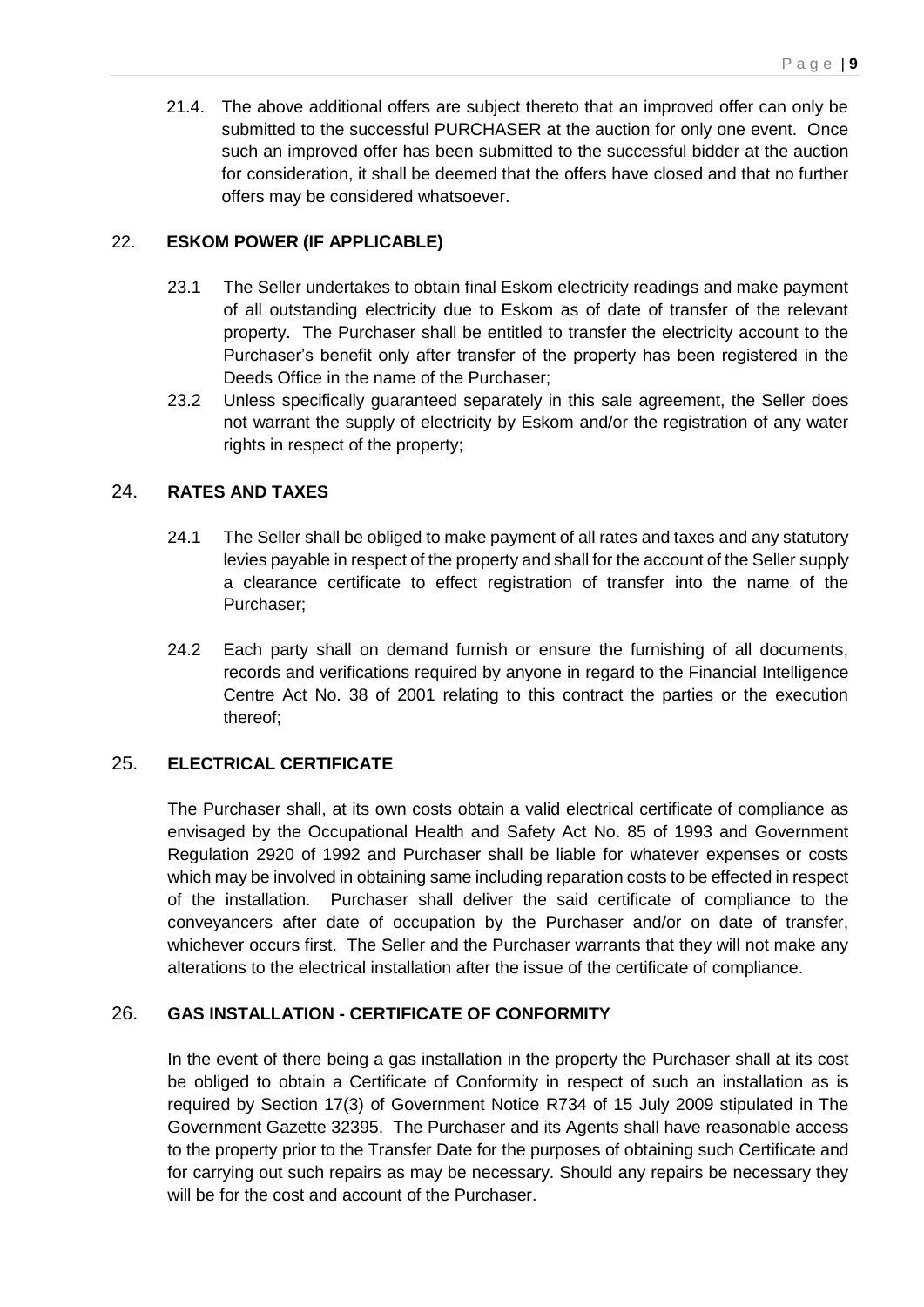## 27. **ENTOMOLOGIST CERTIFICATE**

- 27.1 At the Purchaser's cost, the Purchaser shall procure a certificate or certificates in respect of all buildings situated on the Immovable Property from a Government and South African Pest Control Association approved eradicator of timber destroying insects to the effect:
	- 27.1.1 That the buildings on the Immovable Property has been inspected for infestation by timber destroying and/or boring insects of all kinds; and
	- 27.1.2 Having thoroughly inspected the buildings, that at the date of such inspection such buildings are apparently free from infestation by such insects.
	- 27.1.3 The certificate or certificates shall be furnished to the Seller before the Transfer Date in respect of the Immovable Property to which it applies or such extended period as the Seller may agree to, in writing.
	- 27.1.4 The Purchaser agrees that there is no obligation on the Seller to furnish an entomologist clearance certificate to the effect that the timber in the buildings on the Property is free from infestation by wood-boring insects. The Purchaser shall, at his own cost, obtain such entomologist clearance certificate.
	- 27.1.5 The Purchaser undertakes that where repairs are required in order for such certificate to be issued, the Purchaser shall at his own cost, employ the services of a certified professional to effect such repairs and provide the clearance certificate to the Seller's conveyancer for the purpose of transfer of the property into the name of the purchaser.
	- 27.1.6 The Seller shall have no liability whatsoever should it be found that insects infest the timber in the buildings on the Property.

### 28. **BUILDING PLANS (IF APPLICABLE)**

The seller does not warrant that all plans are in order and have been approved by the relevant municipality concerned. The purchaser satisfies himself prior to entering into a sale agreement that the improvements on the property are built in accordance with approved plans and according to municipal regulations. Should the purchaser neglect to ascertain the status of the improvements prior to transfer, he will have to accept the property with the prevailing defects. The purchaser confirms he has investigated the plans and acquires the property as is, and any outstanding plans will be for the cost of the Purchaser.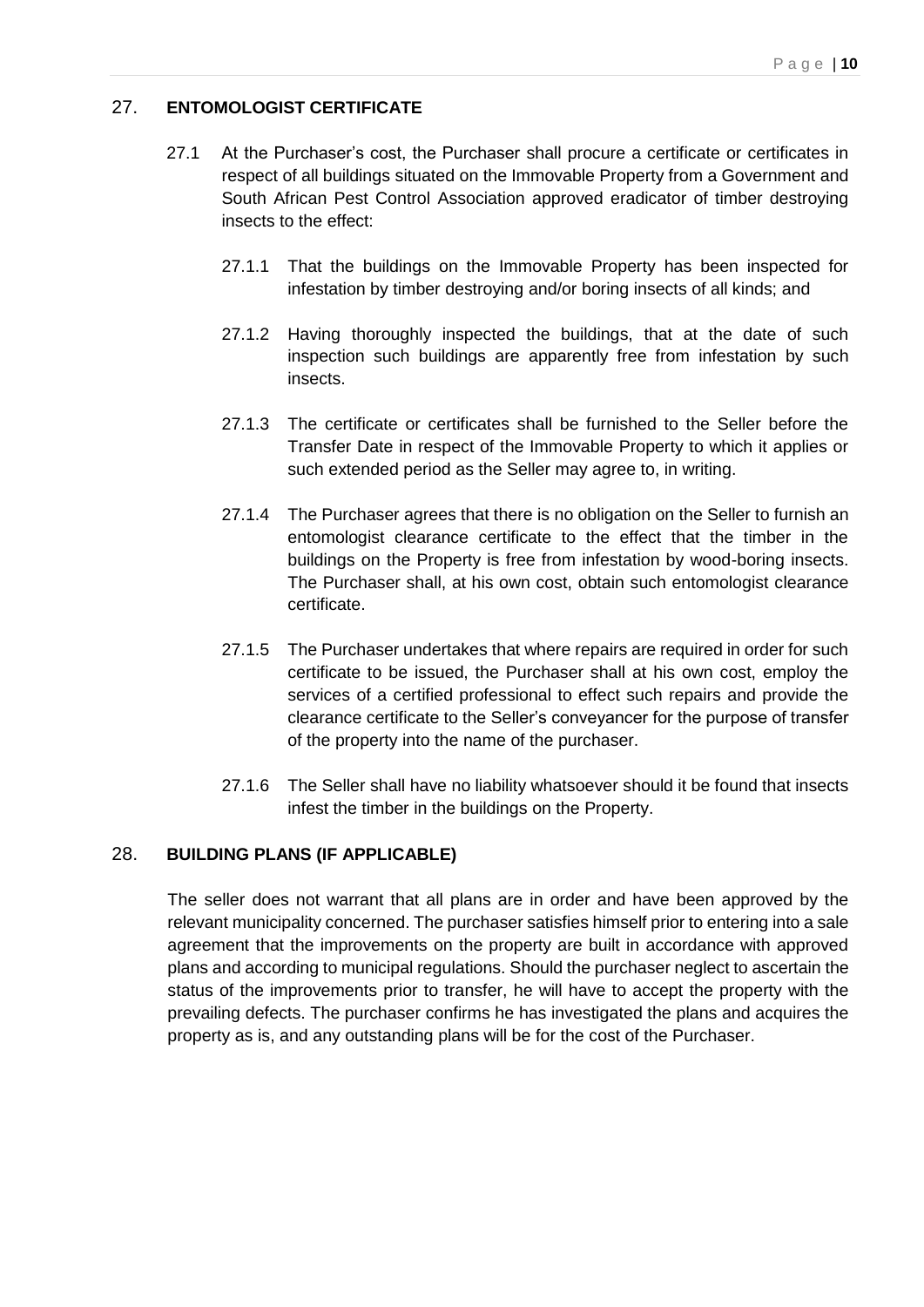## 29. **SECURITY OF TENURE**

Purchaser acknowledges that it is acquainted with the provisions of the Extension of Security of Tenure Act No.62 of 1997 and the factual position regarding the occupants of the property. The Purchaser also acknowledges that it is aware that the provisions of the said Act are binding on the Purchaser as successor in title of the Seller and the property is sold subject to the said provisions and any alleged occupancy rights.

## 30. **RESTITUTION OF LAND RIGHTS**

- 30.1 The property is sold subject to the provisions of the Restitution of Land Rights Act No. 22 of 1994.
- 30.2 The sale is subject to any land claim registered in terms of the Restitution of Land Rights Act 1998 on the relevant property. In the event that a claim has been noted against the property by the Land Claims Commissioner, the Seller shall give 30 (thirty) days' notice to the Land Claims Commissioner in respect of this sale agreement;
- 30.3 The Seller does not warrant or guarantee that there is no land claim against the property and the Purchaser purchases the property subject to any land claims being instituted or to be instituted in terms of the restitution of Land Rights Act 1998;

## 31. **APPLICABLE LEGISLATION**

The property is sold subject to the right of any:

- 31.1 any existing informal rights in respect of business, occupation, habitation, residence, permission for occupation, use or entry to the property or occupied the property in terms of the Interim Protection of Informal Land Rights Act, 31 of 1996;
- 31.2 Any rights of occupants of the property, including elderly persons, children, handicapped persons and households of which a woman is the head in terms of the Prevention of Illegal Eviction from Unlawful Occupation of Land Act, 19 of 1998;
- 31.3 Any occupancy rights in terms of the Extension of Security of Tenure Act No. 62 of 1997.

### 32. **SPECIAL CONDITIONS**

- 30.1. If applicable, this agreement is subject to the approval of the sale or powers to be granted:
	- (a) By the Court; or
	- (b) By the Master of the High Court in terms of Section 18(3) and/or Section 80 (bis) of the Insolvency Act 24 of 1936; or Section 386 of the Companies Act 65 or 1973 read with Item 9 of Schedule 5 of the Companies Act 71 of 2008; or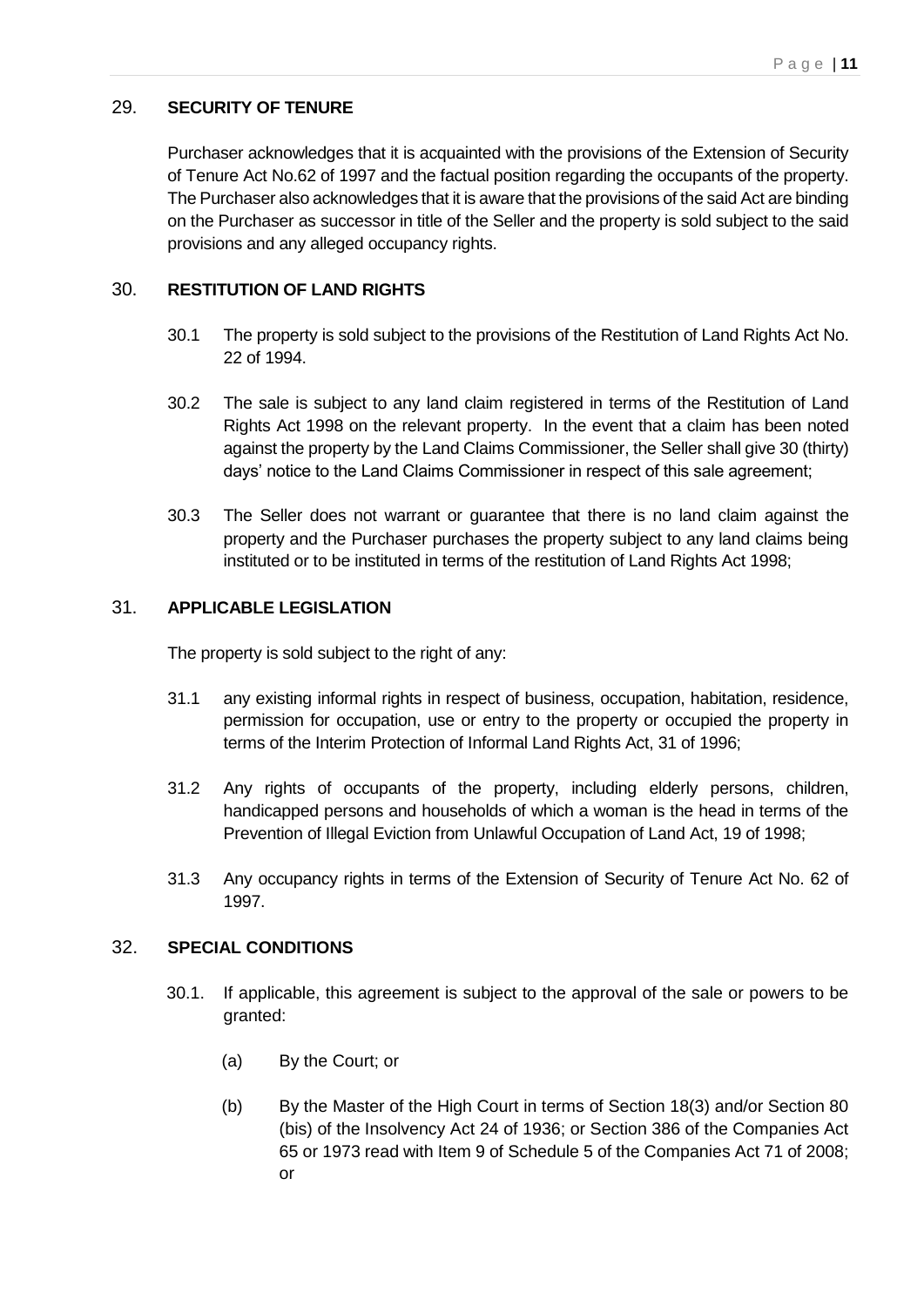- (c) Subject to the Acceptance of the Agreement by the TRUSTEES upon the adoption of the Resolutions authorizing him to do so.
- 30.2. This offer is further subject to approval by the BONDHOLDER and SELLER within 14 (fourteen) working days after the last date of auction as provided for in claus[e 3.3](#page-1-2) of this agreement.
- 30.3. Should the SELLER not confirm the sale, this offer will lapse and this document and bid shall be deemed to be *pro non scripto*.

# **THE PROPERTY WAS PUT UP FOR SALE BY PUBLIC AUCTION FROM 22nd June 2022 –**

**23rd June 2022** and sold for the amount of R\_\_\_\_\_\_\_\_\_\_\_\_\_\_\_\_\_\_\_\_\_\_\_\_\_\_\_\_\_ (in words:

\_\_\_\_\_\_\_\_\_\_\_\_\_\_\_\_\_\_\_\_\_\_\_\_\_\_\_\_\_\_\_\_\_\_\_\_\_\_\_\_\_\_\_\_\_\_\_\_\_\_\_\_\_\_\_\_\_\_\_) (EXCLUDING VALUE

ADDED TAX)

**TO:** MR/MRS/MS:

> (Hereinafter referred to as the "PURCHASER")

Refer to "INFORMATION FOR CONVEYANCER AND ADMINISTRATION" for full details of purchaser.

## **OR**

### **TO:**

COMPANY/CLOSE CORPORATION/TRUST/OTHER: (Hereinafter referred to as the "PURCHASER")

ENTITY REGISTRATION NO: REGISTERED ADDRESS: TELEPHONE DETAILS: Business: Fax: \_\_\_\_\_\_\_\_\_\_\_\_\_\_\_\_\_\_\_\_\_\_\_\_\_\_\_\_\_\_ Email: Cell: \_\_\_\_\_\_\_\_\_\_\_\_\_\_\_\_\_\_\_\_\_\_\_\_\_\_\_\_\_\_

\_\_\_\_\_\_\_\_\_\_\_\_\_\_\_\_\_\_\_\_\_\_\_\_\_\_\_\_\_\_\_\_\_\_\_\_\_\_\_\_\_\_\_\_\_\_\_\_\_\_\_\_\_\_\_\_\_\_\_\_\_\_\_\_\_\_\_\_\_\_\_\_\_\_\_\_\_

\_\_\_\_\_\_\_\_\_\_\_\_\_\_\_\_\_\_\_\_\_\_\_\_\_\_\_\_\_\_\_\_\_\_\_\_\_\_\_\_\_\_\_\_\_\_\_\_\_\_\_\_\_\_\_\_\_\_\_\_\_\_\_\_\_\_\_\_\_\_\_\_\_\_\_\_\_

as chosen *domicilium citandi et executandi*

herein represented by:

Identity Number: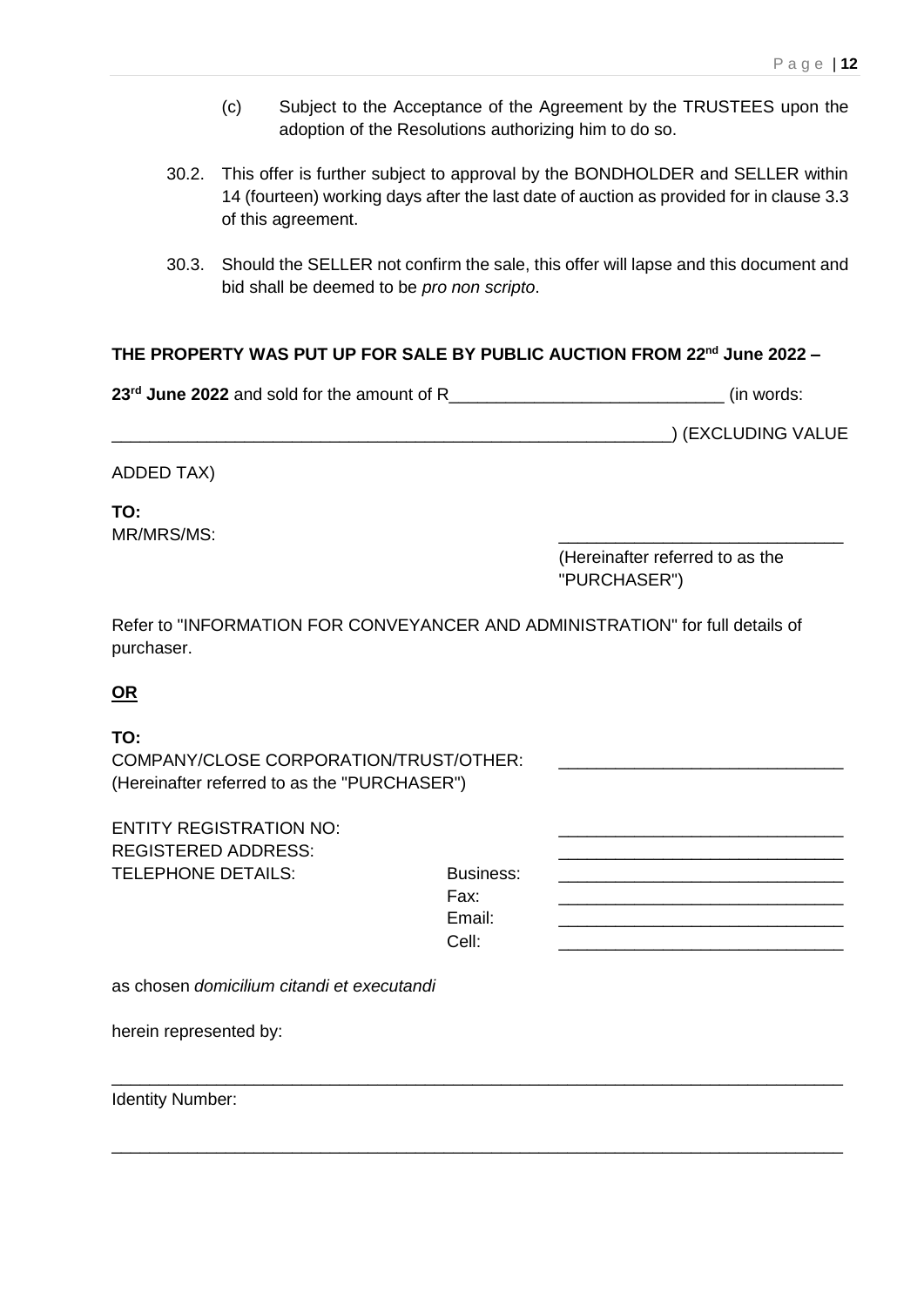who hereby warrants that he is duly authorized by resolution of the members/directors of the entity to act on its behalf, and who hereby binds himself as surety and co-principal debtor in solidum for and on behalf of the PURCHASER to and in favour of the SELLER and the AUCTIONEER under the terms and conditions contained in this Offer, and who further binds himself to due performance hereunder and for all amounts that may be due under this Offer, including damages, arising from whatever cause, and waives the benefits of division and excussion.

| <b>WITNESSES:</b>                                                                                                           |                                                                                                                                                                                                                                                     |         |
|-----------------------------------------------------------------------------------------------------------------------------|-----------------------------------------------------------------------------------------------------------------------------------------------------------------------------------------------------------------------------------------------------|---------|
| 1.<br><u> 2000 - Jan James James James James James James James James James James James James James James James James Ja</u> |                                                                                                                                                                                                                                                     |         |
| 2.                                                                                                                          |                                                                                                                                                                                                                                                     |         |
|                                                                                                                             | FOR THE SELLER - Eugene Nel N.O in his<br>capacity as Joint Provisional Trustee of<br>Insolvent Estate: Mark Eric Stevenson Master<br>Ref. No.: N294/2019/PMB                                                                                       |         |
|                                                                                                                             |                                                                                                                                                                                                                                                     |         |
| <b>WITNESSES:</b>                                                                                                           |                                                                                                                                                                                                                                                     |         |
| 1.                                                                                                                          |                                                                                                                                                                                                                                                     |         |
| 2.                                                                                                                          |                                                                                                                                                                                                                                                     |         |
|                                                                                                                             | FOR THE SELLER - Selby Musawenkosi<br>Ntsibandene N.O. in her capacity as Joint<br>Provisional Trustee of Insolvent Estate: Mark<br>Eric<br>Stevenson Master Ref.<br>N294/2019/PMB                                                                  | $No.$ : |
|                                                                                                                             | <b>SELLER'S ADDRESS</b><br>Suite 9, 2nd Floor, Block C, Town Bush Office<br>Park, 460 Town Bush Road, Montrose,<br>Pietermaritzburg, 3201<br>T: +27 (0) 33 345 5331<br>F: +27 (0) 86 345 5824<br>Email: eugene@b-inc.co.za / tarynn@b-<br>inc.co.za |         |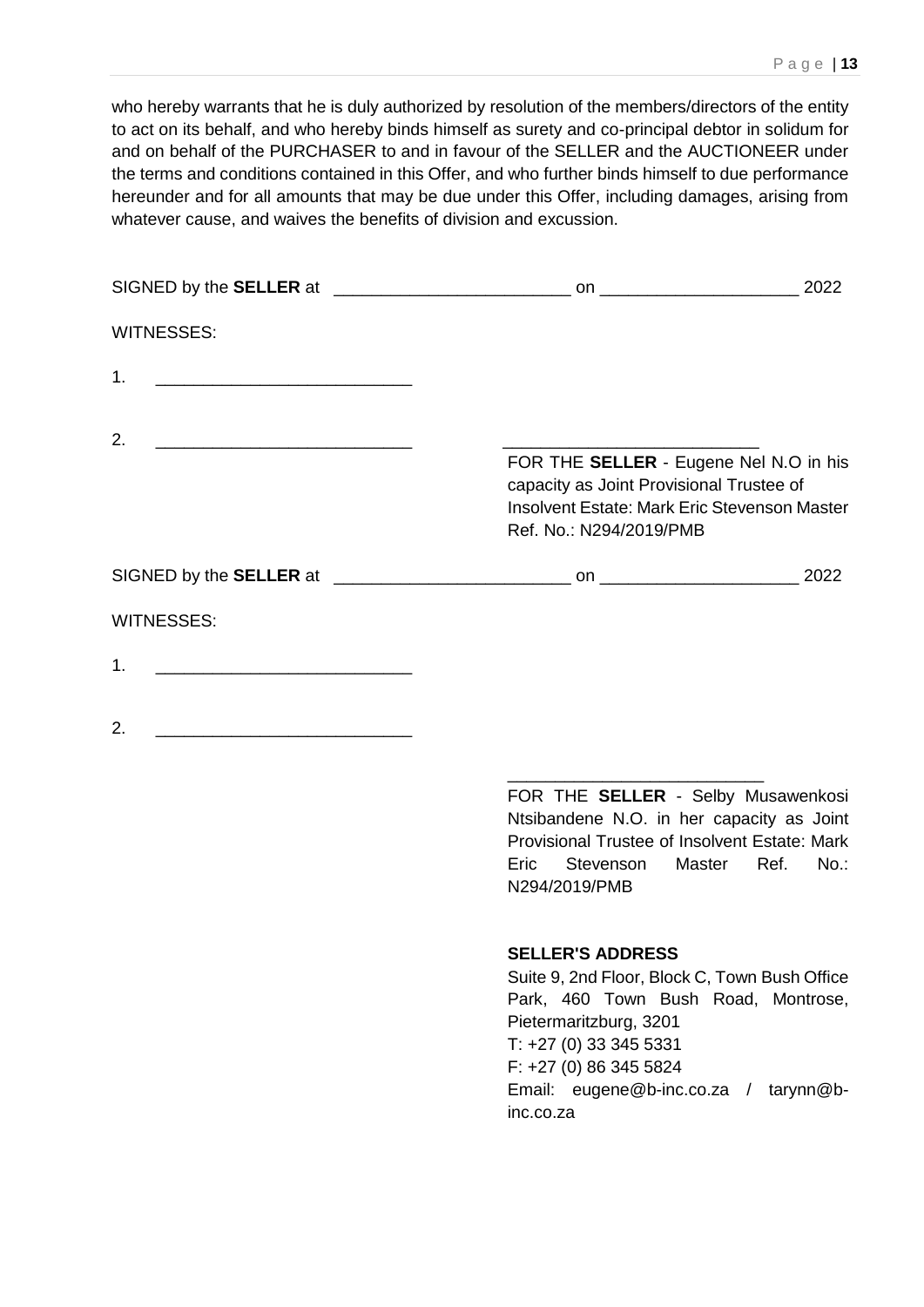| (PERSONAL CAPACITY)                                                                                                         |                              |                                 |
|-----------------------------------------------------------------------------------------------------------------------------|------------------------------|---------------------------------|
| <b>WITNESSES:</b>                                                                                                           |                              |                                 |
| 1.                                                                                                                          |                              |                                 |
| 2.                                                                                                                          | First Purchaser (Purchaser)  |                                 |
| <b>WITNESSES:</b>                                                                                                           |                              |                                 |
| 1.<br><u> 1989 - Johann Harry Harry Harry Harry Harry Harry Harry Harry Harry Harry Harry Harry Harry Harry Harry Harry</u> |                              |                                 |
| 2.                                                                                                                          | Second Purchaser (Purchaser) |                                 |
|                                                                                                                             |                              |                                 |
| (AS SIGNATORY ON BEHALF OF)                                                                                                 |                              |                                 |
| <b>WITNESSES:</b>                                                                                                           |                              |                                 |
| 1.<br><u> 1999 - Johann John Stein, mars and de British and de British and de British and de British and de British and</u> |                              |                                 |
| 2.                                                                                                                          |                              | SIGNATORY being duly authorised |
|                                                                                                                             | Name:                        |                                 |
|                                                                                                                             |                              |                                 |
|                                                                                                                             |                              | 2022                            |
| <b>WITNESSES:</b>                                                                                                           |                              |                                 |
|                                                                                                                             |                              |                                 |
| 2.<br><u> 1989 - Johann Barn, mars ann an t-Amhainn an t-A</u>                                                              | <b>AUCTIONEER</b>            |                                 |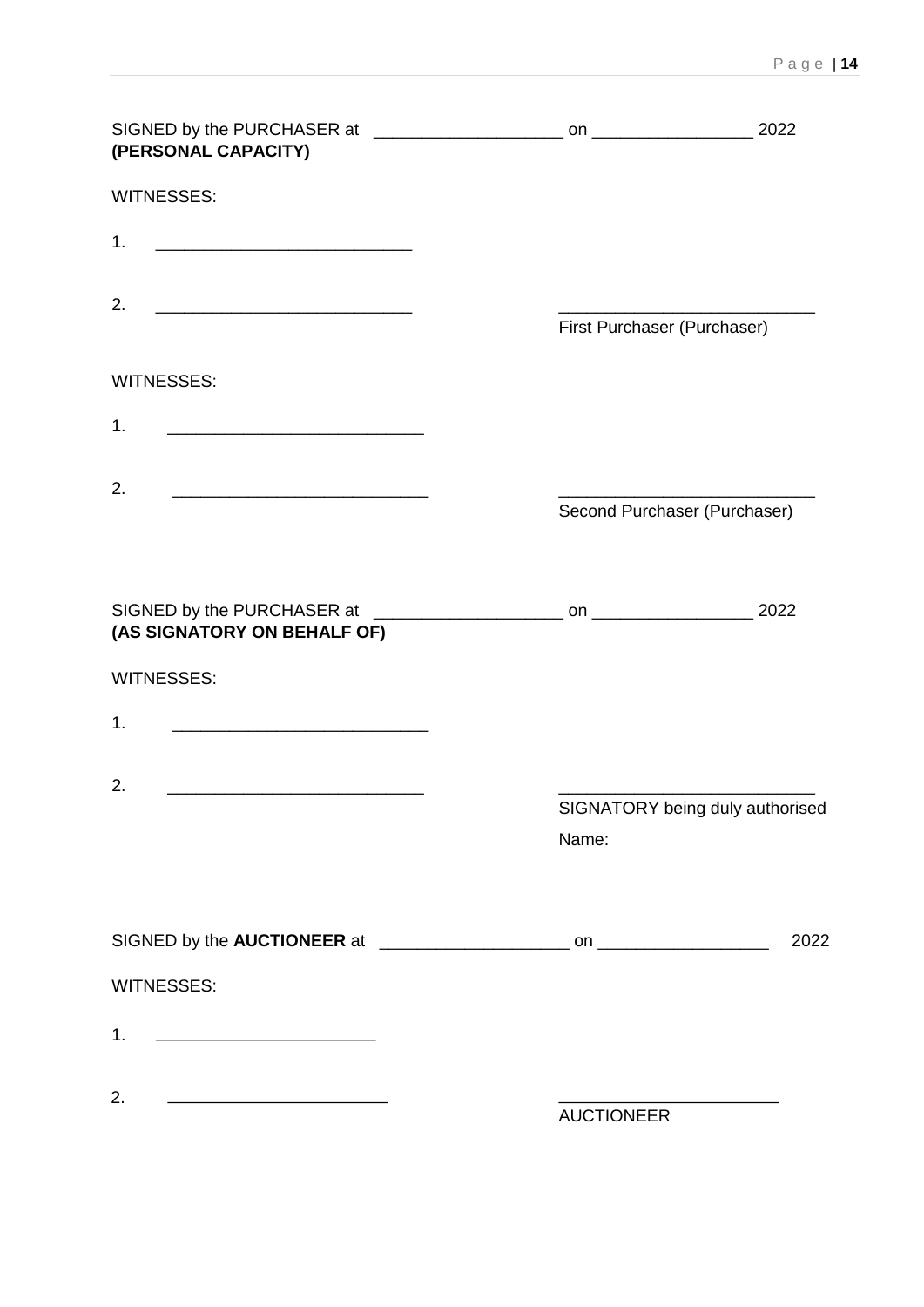## **INFORMATION FOR CONVEYANCER AND ADMINISTRATION PURCHASER SPOUSE/CO-PURCHASER**

| <b>SURNAME</b>                                                         |                                                                                              |
|------------------------------------------------------------------------|----------------------------------------------------------------------------------------------|
| <b>FIRSTNAMES</b>                                                      |                                                                                              |
| <b>MARITAL STATUS</b><br>Married in a country other than South Africa) | (State whether Unmarried, Married in Community of PROPERTY, Married by Antenuptial Contract, |
| <b>DATE OF MARRIAGE</b>                                                |                                                                                              |
| <b>COUNTRY OF MARRIAGE</b>                                             |                                                                                              |
| <b>IDENTITY NUMBER</b>                                                 |                                                                                              |
| <b>TELEPHONE NUMBER</b><br>(H)<br>(W)<br>(FAX)<br>(CELL)               |                                                                                              |
| <b>EMAIL ADDRESS</b>                                                   |                                                                                              |
| <b>POSTAL ADDRESS</b>                                                  |                                                                                              |
| <b>FUTURE ADDRESS</b>                                                  |                                                                                              |
| <b>INCOME TAX NUMBER</b>                                               |                                                                                              |